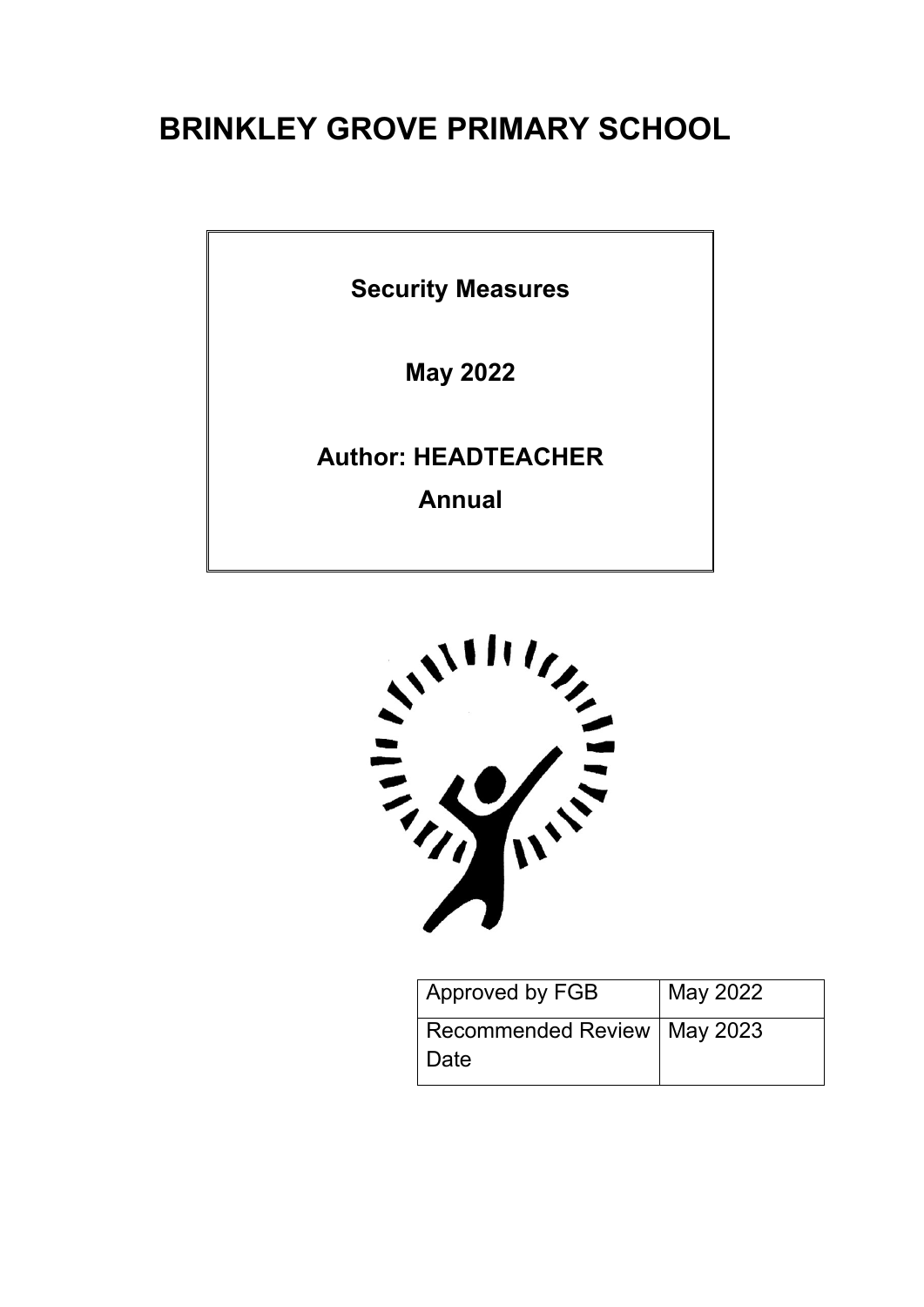## Security Measures

An outline of the Organisational and Technical Security Measures deemed appropriate by the Data Controller for the nature of the personal data processed by the Controller and any Data Processors acting on its behalf.

### 1. Organisational

a. Policies & Documented Procedures

Policies relating to information governance issues are drafted by employees with detailed knowledge of legal requirements and the Organisation's processes. All policies have documented review dates and ownership is assigned. Reviews are held ahead of the expiry date or sooner where there is an identified issue. All policies follow a governance route for approval. Key policies are published to the organisation's website for transparency.

b. Roles

The organisation has a named Data Protection Officer who is Lauri Almond. This Officer executes the role by reporting the outcome of statutory process to the headteacher who acts as the organisation's Senior Information Risk Owner.

The school has a Data Protection Lead, the School Business Manager, who ensures the school complies with all data protection policies and procedures and manages the administration of data protection matters, reporting to the SIRO.

c. Training

The organisation regularly reviews our employee roles to ensure that training and awareness messages are appropriate to the nature and sensitivity of the data processing undertaken. Induction processes ensure new employees receive appropriate training before accessing personal data, and all other employees receive refresher training annually. All training received is documented for evidence purposes.

d. Risk Management & Privacy by Design

The organisation identifies information compliance risks on its risk register. Risks are assigned clear ownership, rated against a consistent schema, appropriate mitigations are identified and are annually reviewed.

e. Contractual Controls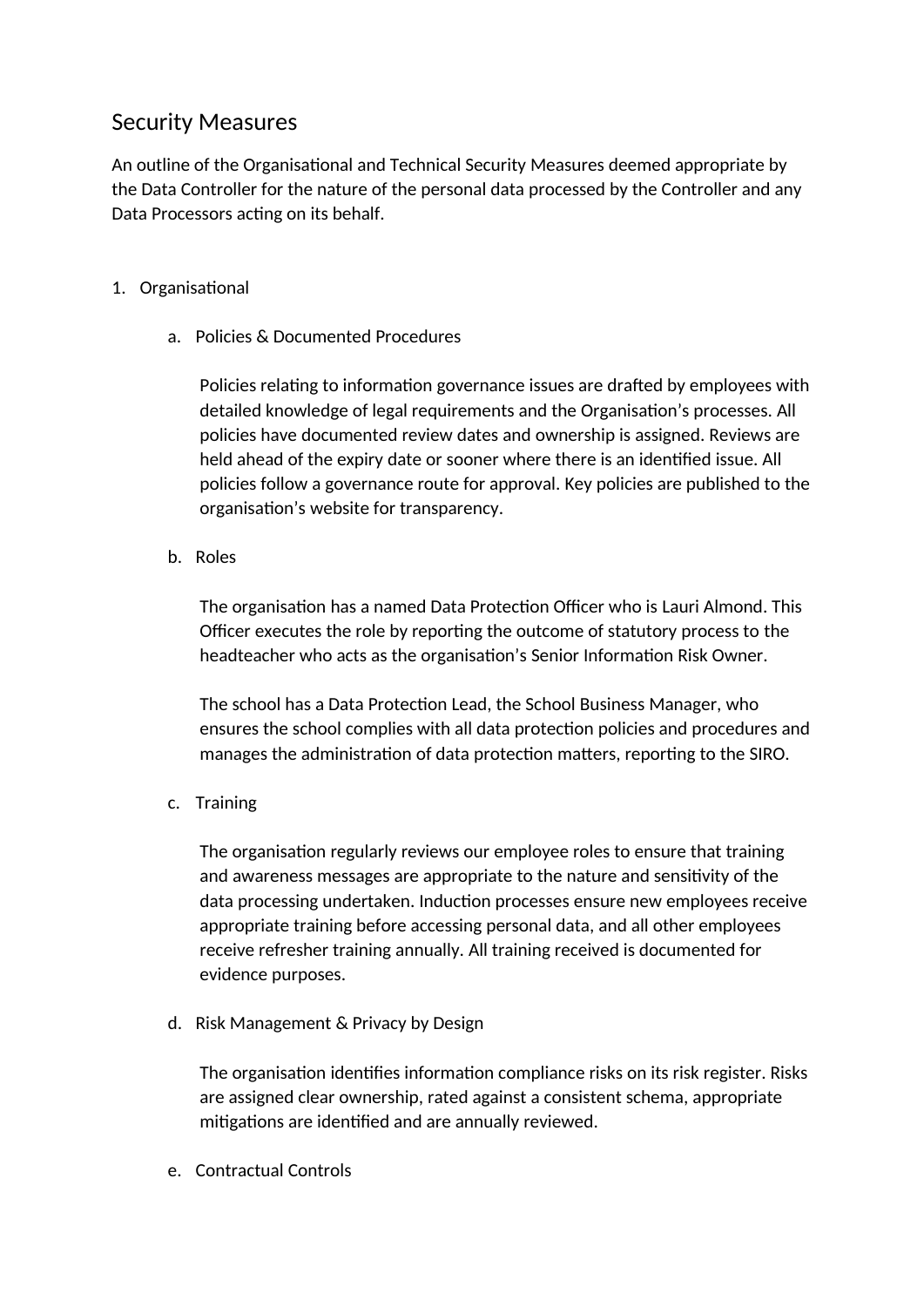All Data Processors handling personal data on behalf of the school are subject to contractual obligations or other legally binding agreements.

f. Physical Security

All employees or contractors who have access to our premises where personal data is processed sign in using our electronic registration system and are issued with visitors badges that contain their photos. The organisation operates processes which ensure only those individuals who have an entitlement to access premises are able to. Access to physical storage holding sensitive personal data is further restricted either through lockable equipment with key or code control procedures or through auditable access to specific rooms/ areas of buildings.

g. Security Incident Management

The organisation maintains a security incident process which, with the support of appropriate training, defines what constitutes a breach of these security measures to facilitate reporting of incidents. The process covers investigation of incidents, risk rating and decisions over whether to notify an incident to the Information Commissioner's Office (ICO) within the statutory timescale. Incidents are reported to senior leaders and actions are consistently taken and lessons learned implemented.

- 2. Technical
	- a. Data at Rest
		- i. Use of Hosting Services

Some personal data is processed externally to the organisation's managed environment by third parties in data centres under agreed terms and conditions which evidence appropriate security measures.

ii. Firewalls

Access to the Organisation's managed environment is protected by maintained firewalls. Business needs to provide access through the firewall go through a strictly documented change control process which include risk assessment and approval.

iii. Administrator Rights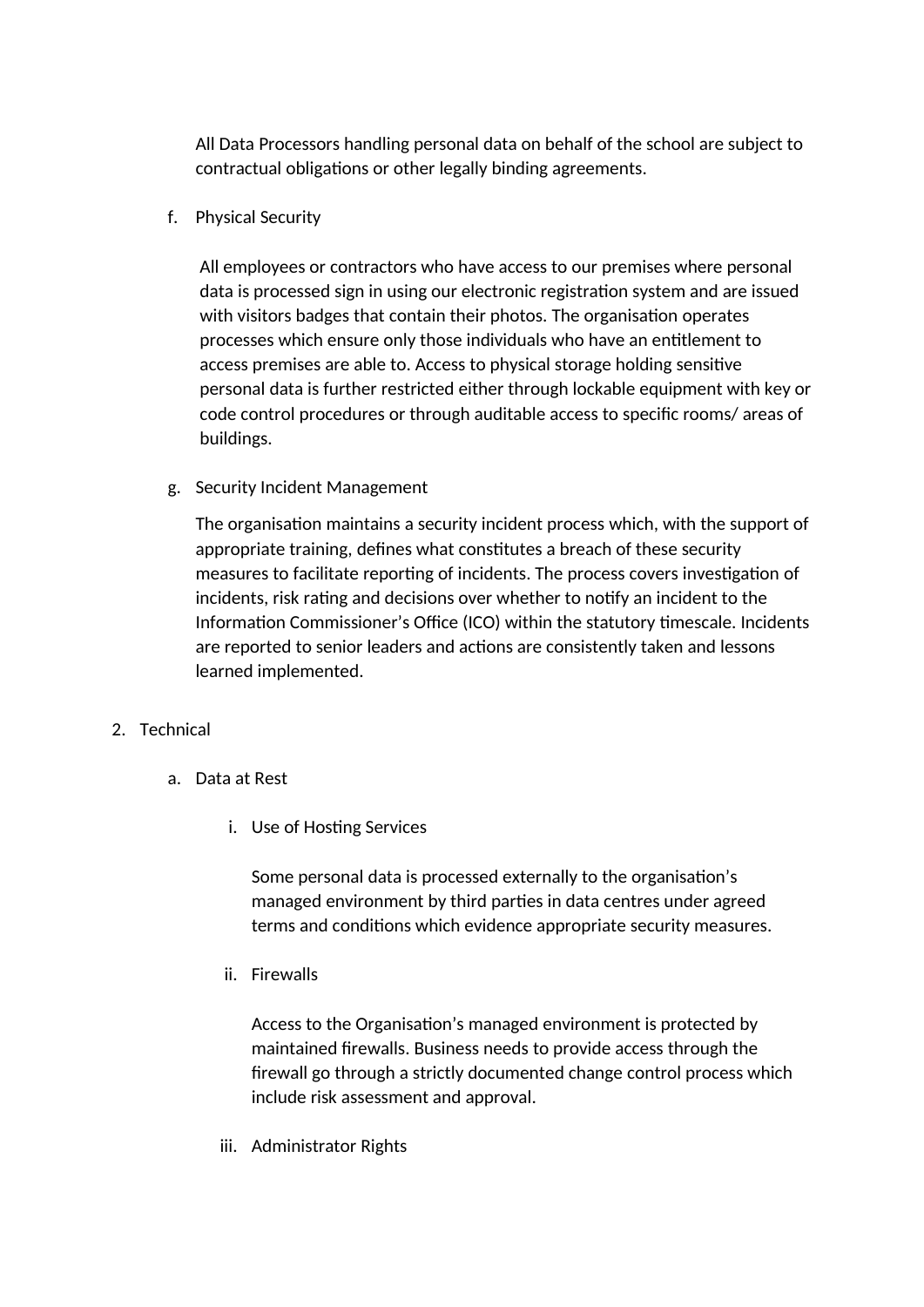Enhanced privileges associated with administrator accounts are strictly managed. Administrator activities are logged and auditable to ensure activity can be effectively monitored.

#### iv. Access Controls

Access permissions to personal data held on IT systems is managed through role based permissions. Managers of appropriate seniority inform IT professionals of additions, amendments and discontinuation of individual accounts within permission groups. Managers are periodically required to confirm that current permissions for which they are the authoriser and employees associated with these permissions are accurate.

#### v. Password Management

The organisation requires a mandatory password complexity combination of minimum length and characters.

vi. Anti-Malware & Patching

The organisation has a documented change control process which facilitates the prompt implementation of any security updates provided by the suppliers of active software products.

#### vii. Disaster Recovery & Business Continuity

As part of the organisation's business continuity plan, there is provision to ensure effective processes are in place to both safeguard personal data during a service outage incident and to re-establish secure access to the data to support data subject rights in ongoing service provision.

#### viii.Penetration Testing / Vulnerability scanning

An annual penetration test is carried out to identify any weaknesses and potential areas of exploitation to maximise the security of the data we hold.

Our broadband connections have vulnerability scanning in place to detect and protect our network.